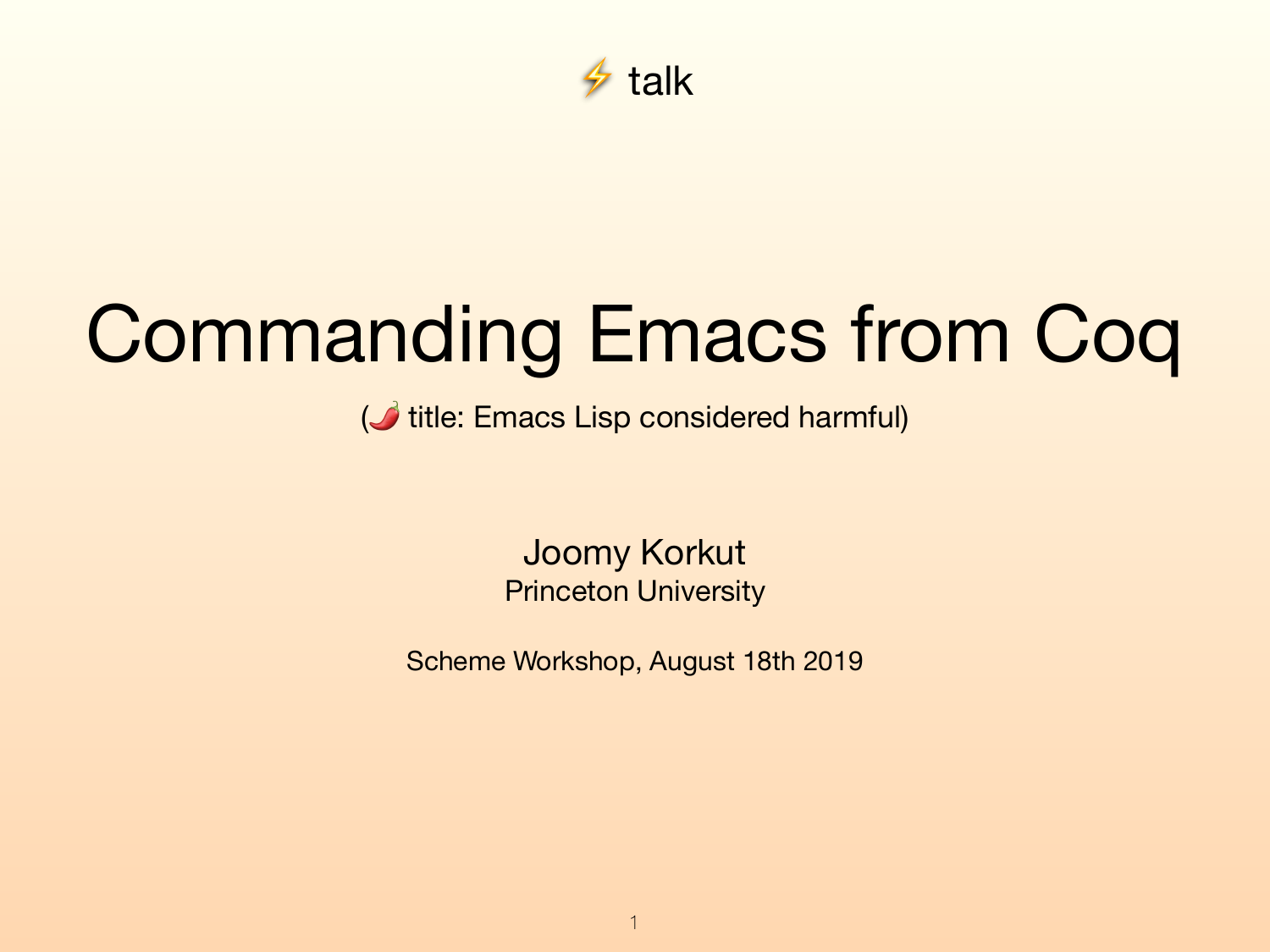

**Coq**

• Interactive theorem prover with similar syntax to OCaml.

• Has amazing **Emacs** support, thanks to **Proof General**.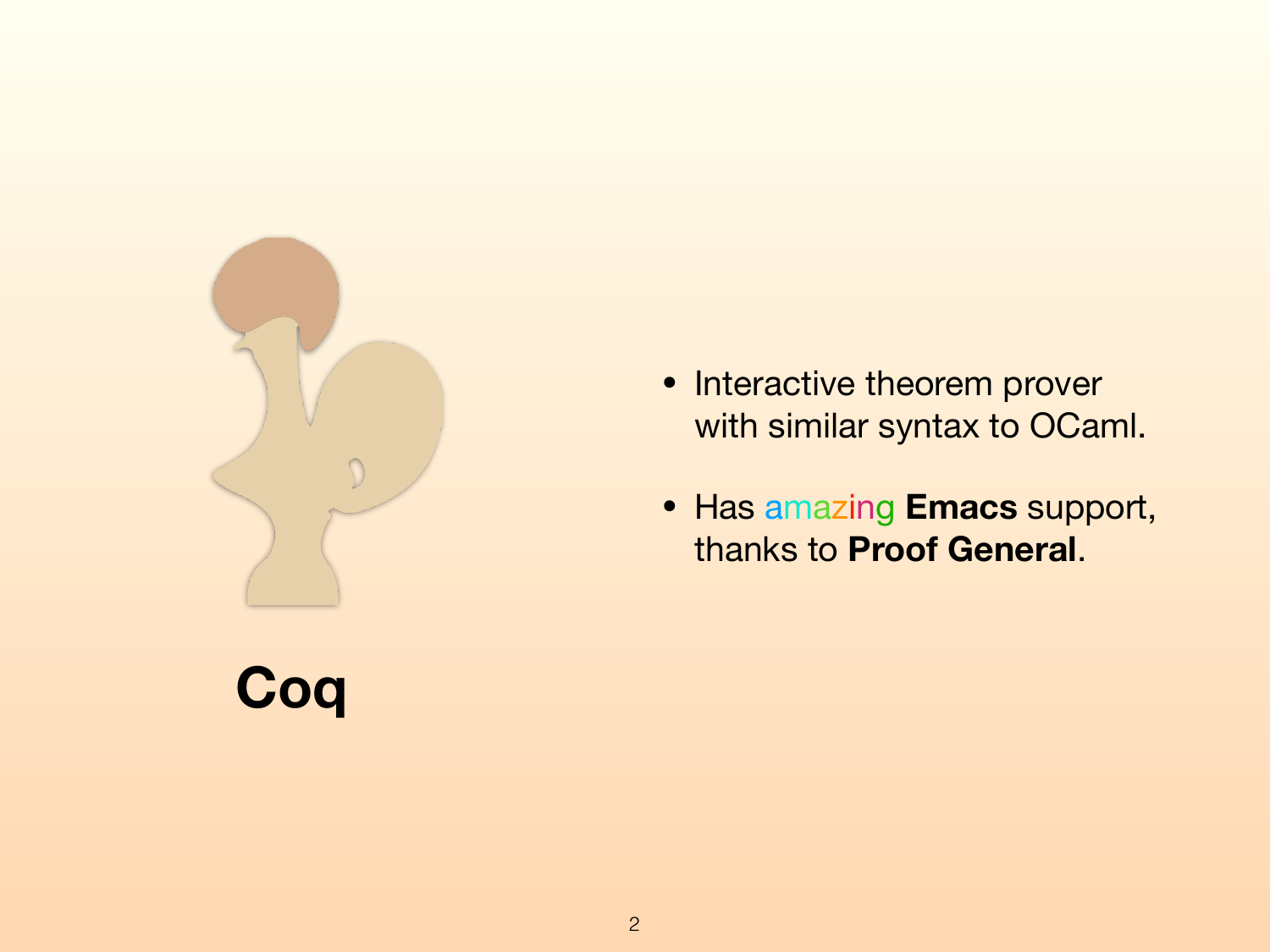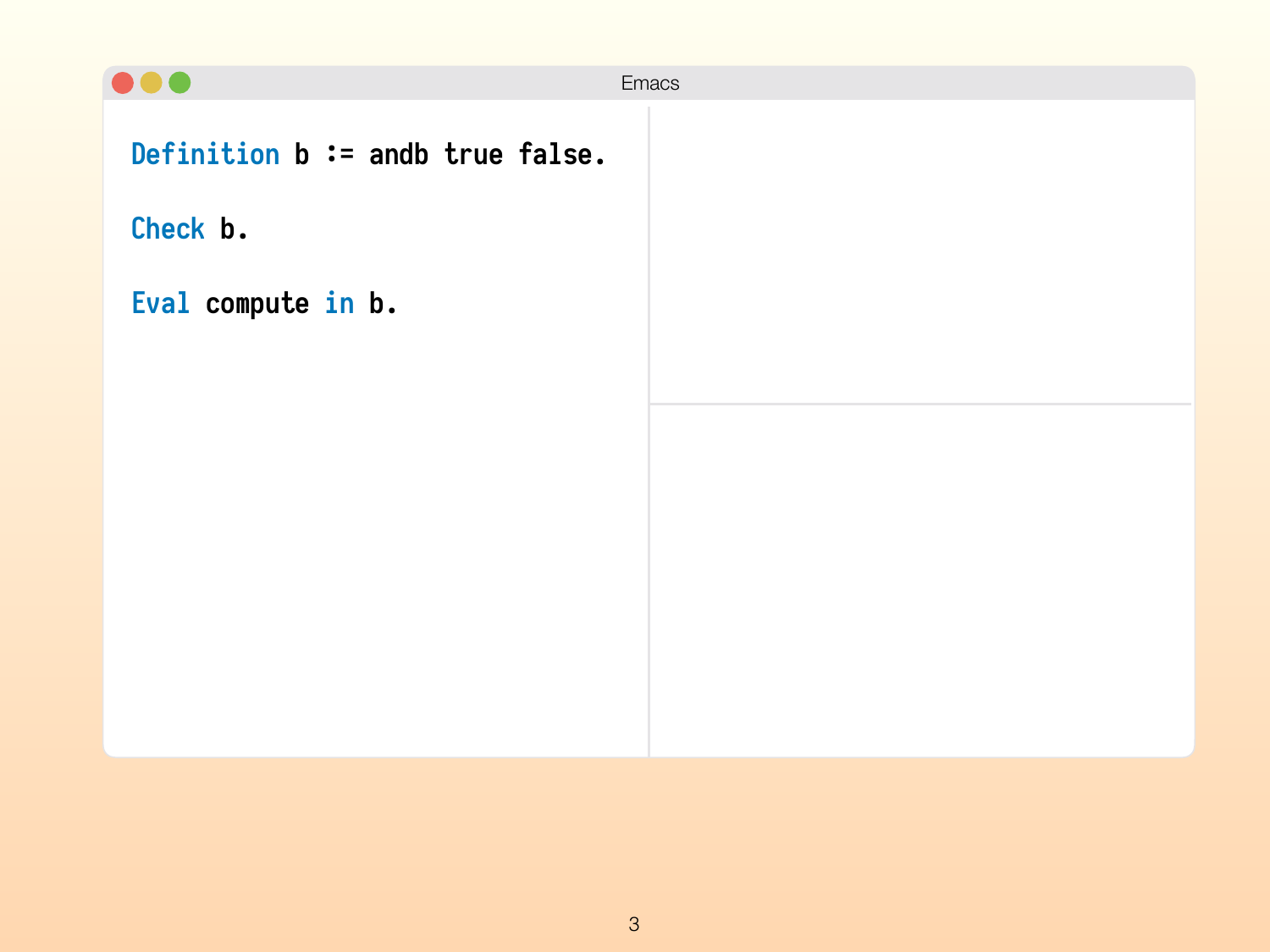|                                  | <b>Emacs</b>                                  |
|----------------------------------|-----------------------------------------------|
| Definition b := andb true false. | stepping<br>through<br>$\boldsymbol{\lambda}$ |
| Check b.                         |                                               |
| Eval compute in b.               |                                               |
|                                  |                                               |
|                                  | b is defined                                  |
|                                  |                                               |
|                                  |                                               |
|                                  |                                               |
|                                  |                                               |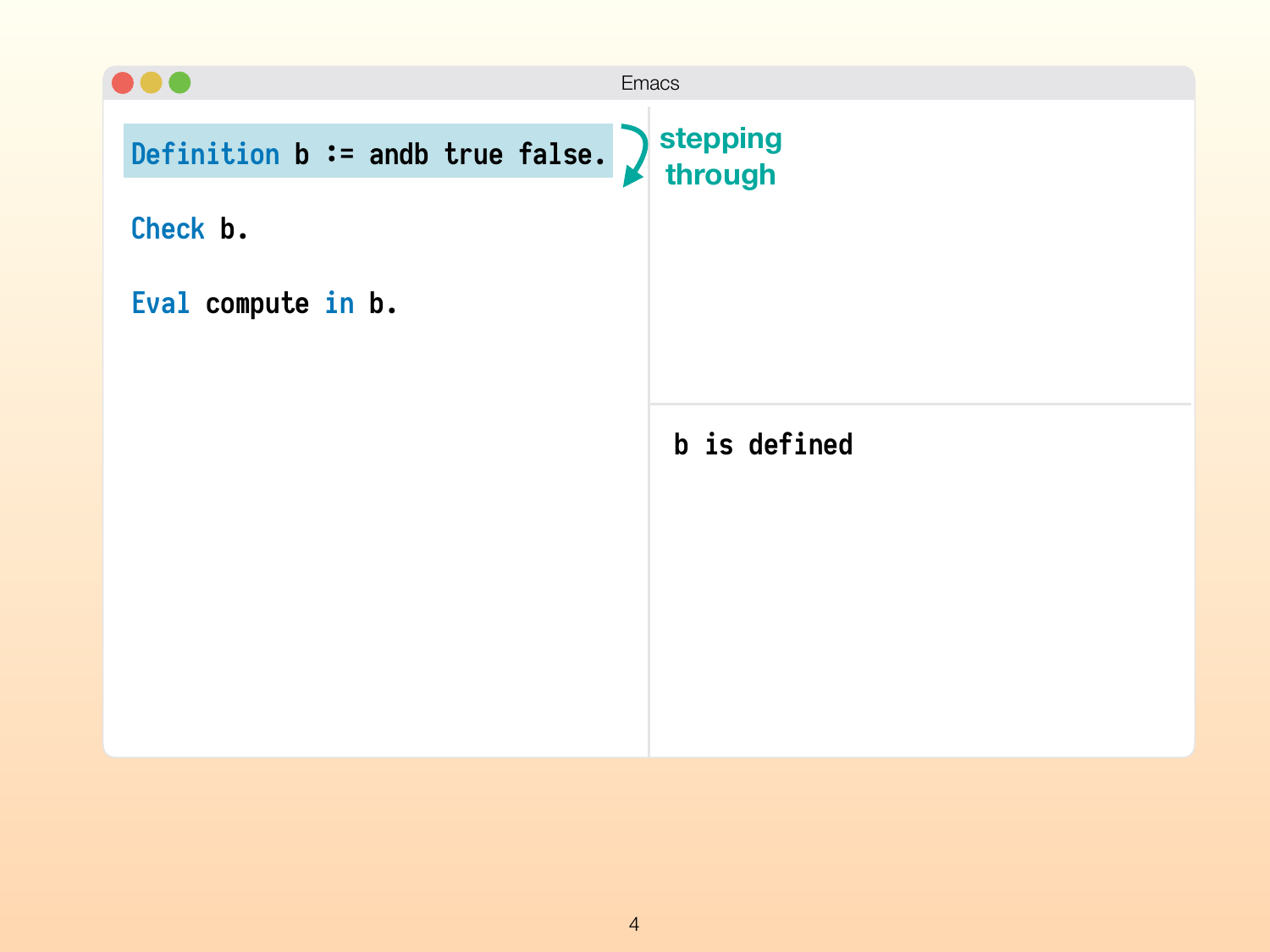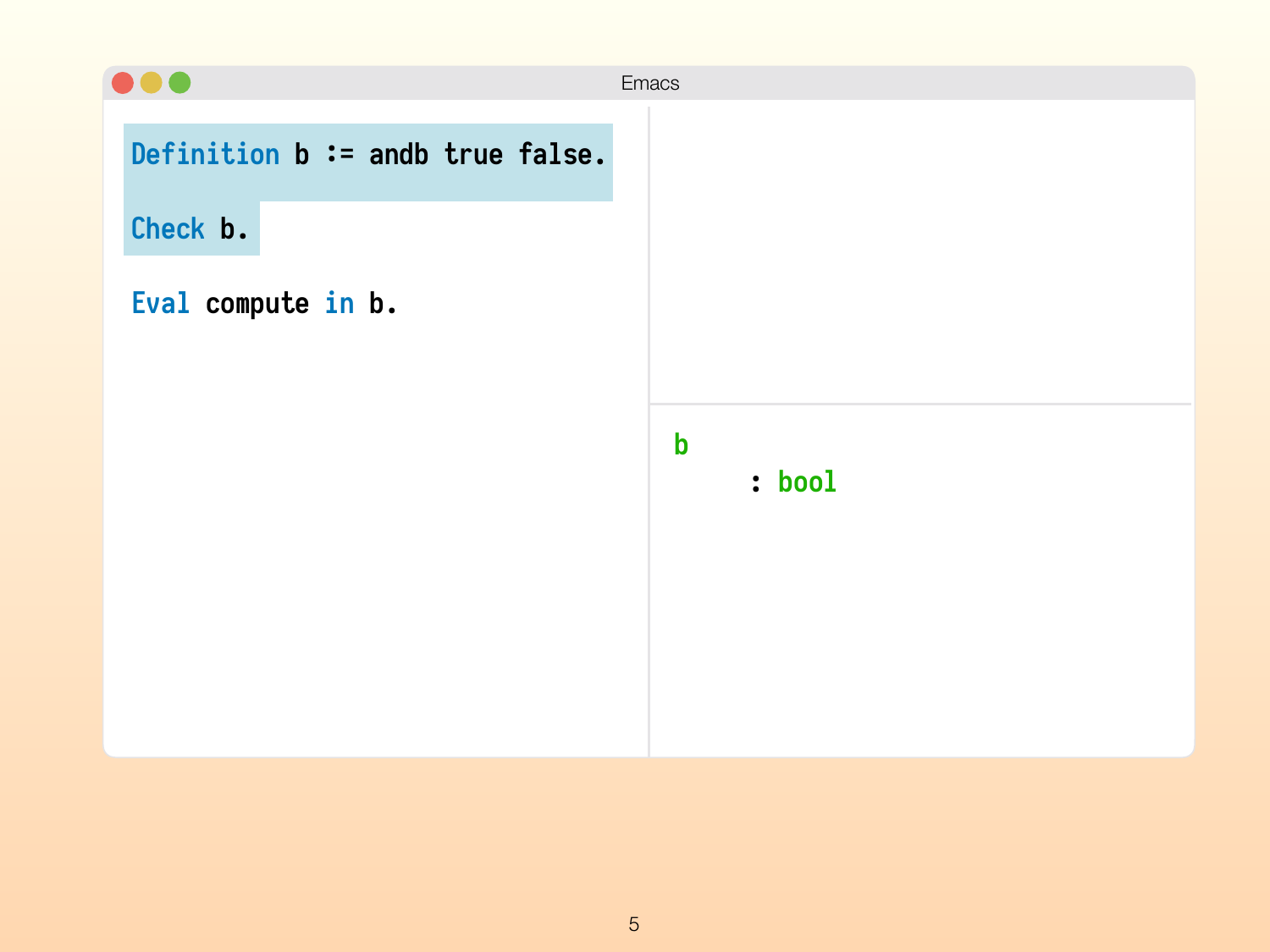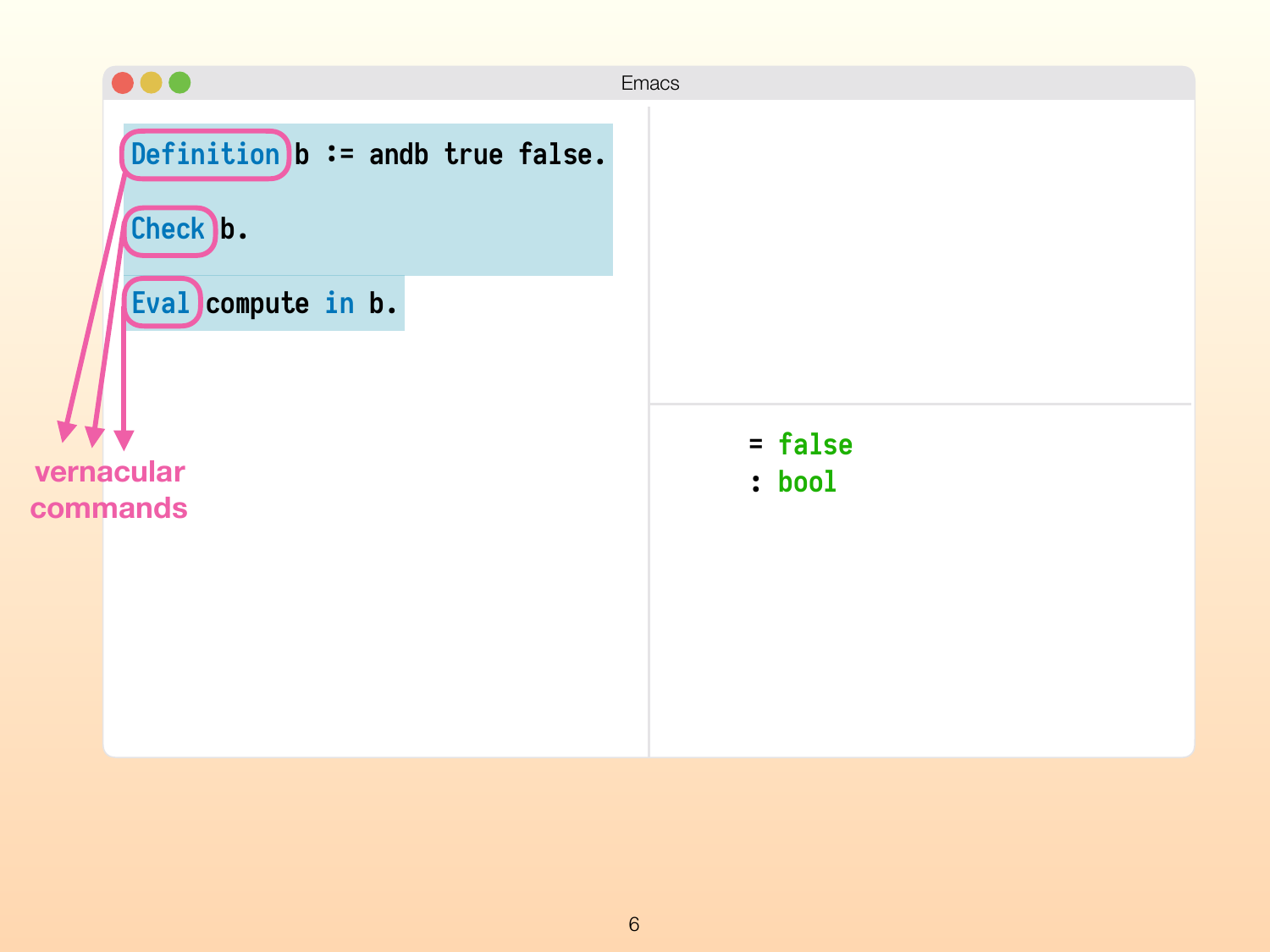## In the background...

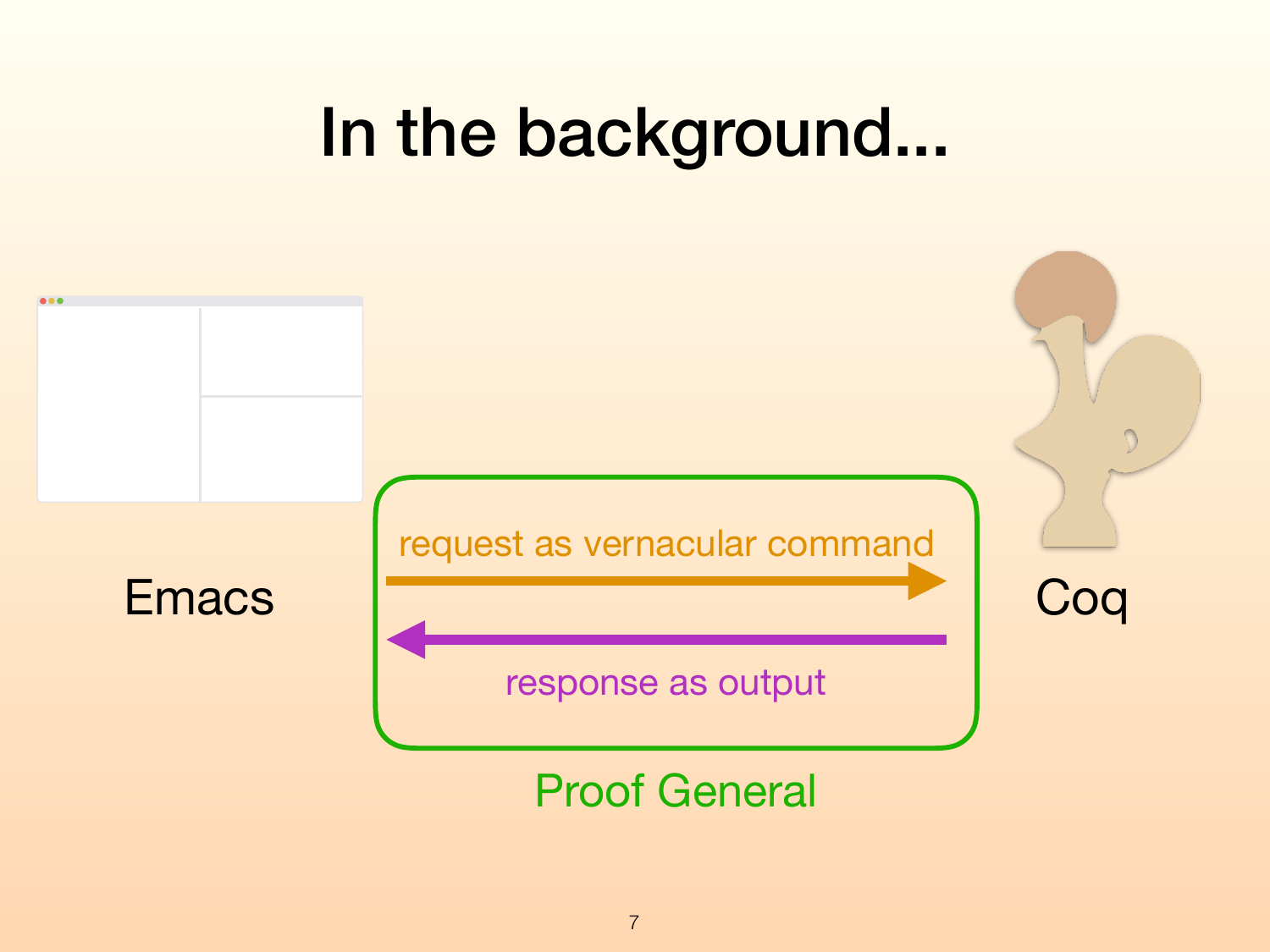Here's what I want to do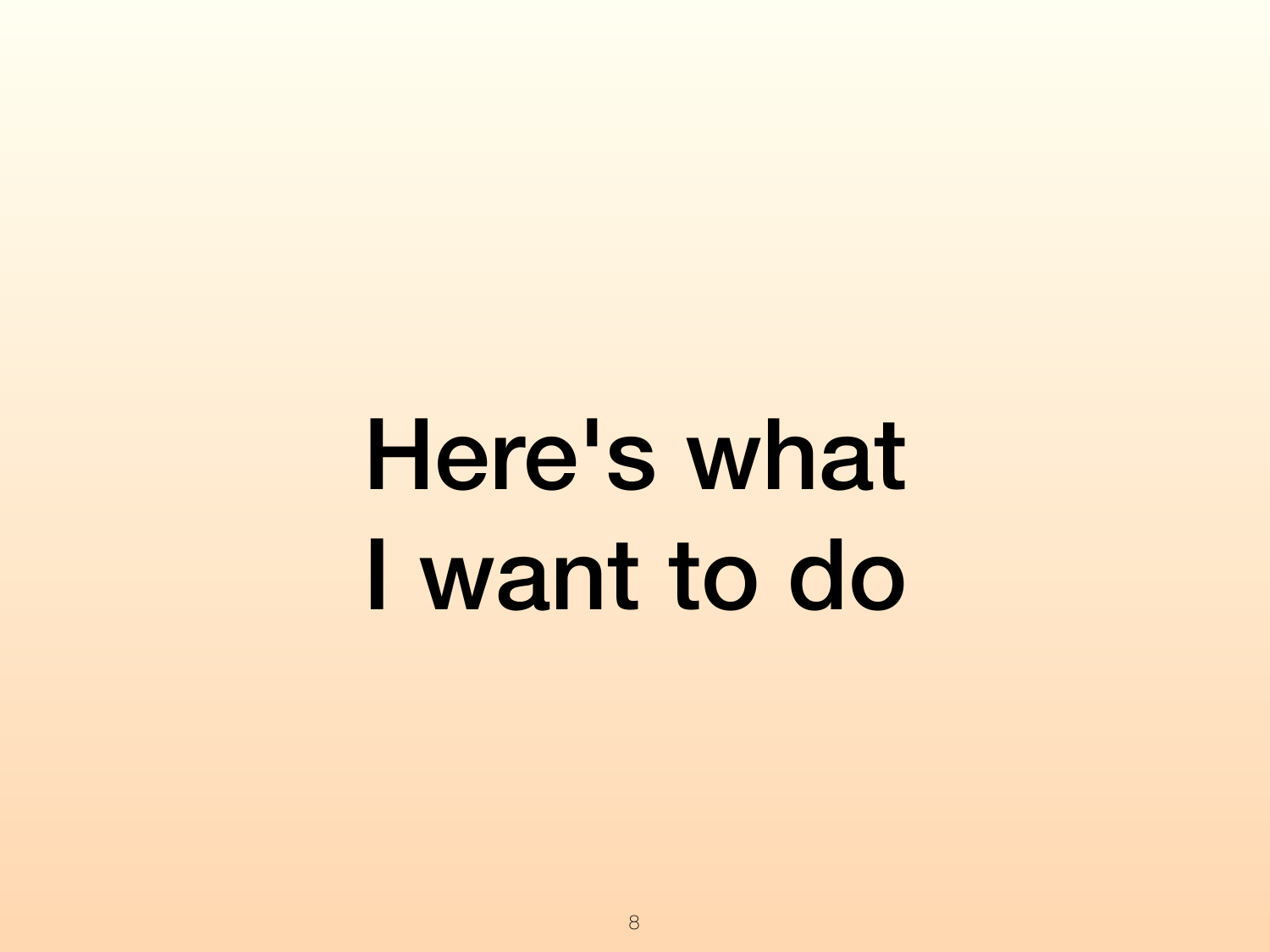```
\bullet\bullet\bulletEmacs
 Definition to_upper 
                : ascii → ascii :=
     ... 
 Definition make_upper 
                : edit unit :=
   do c ← get_char ;;
        replace_char (to_upper c).
```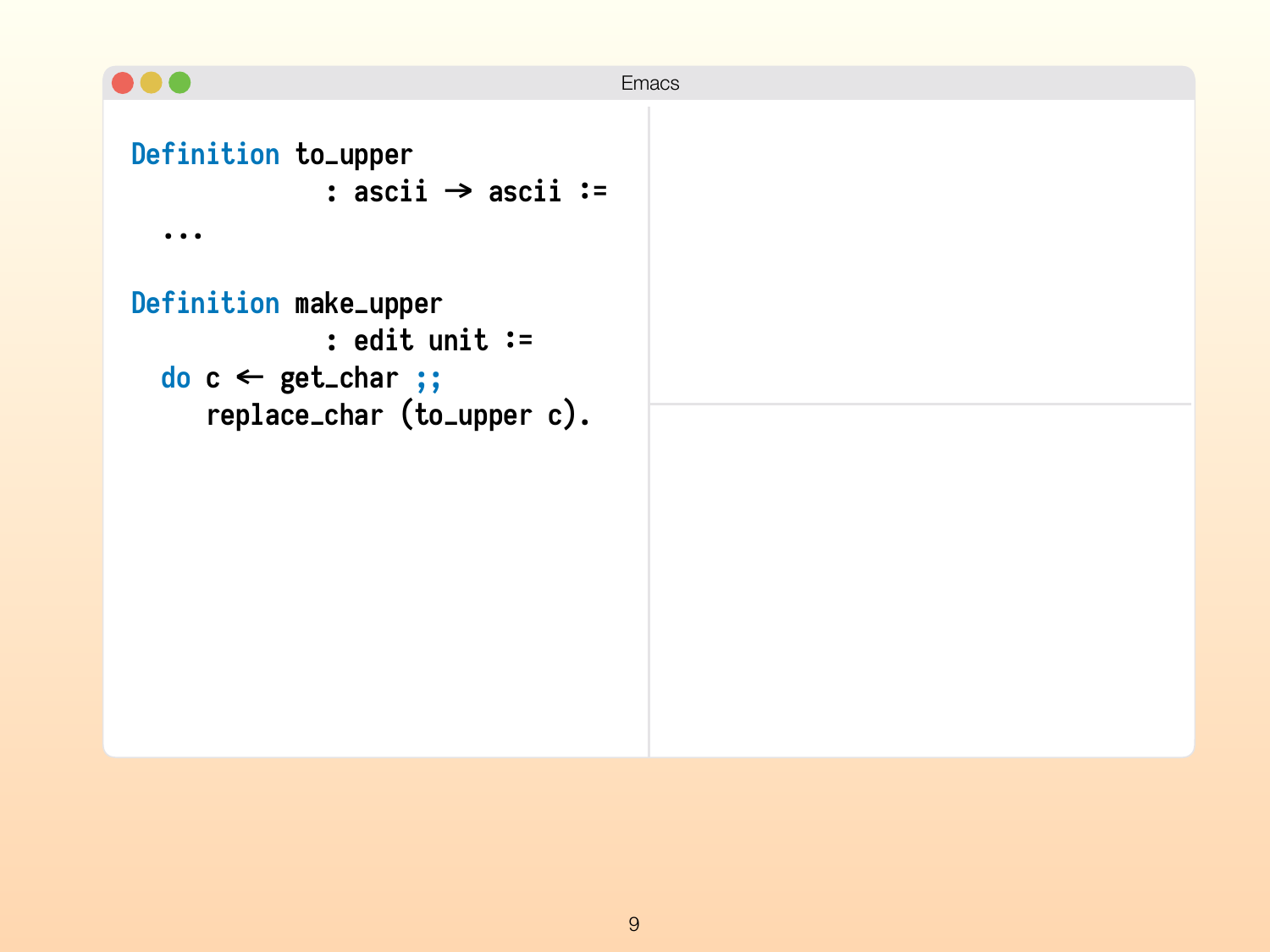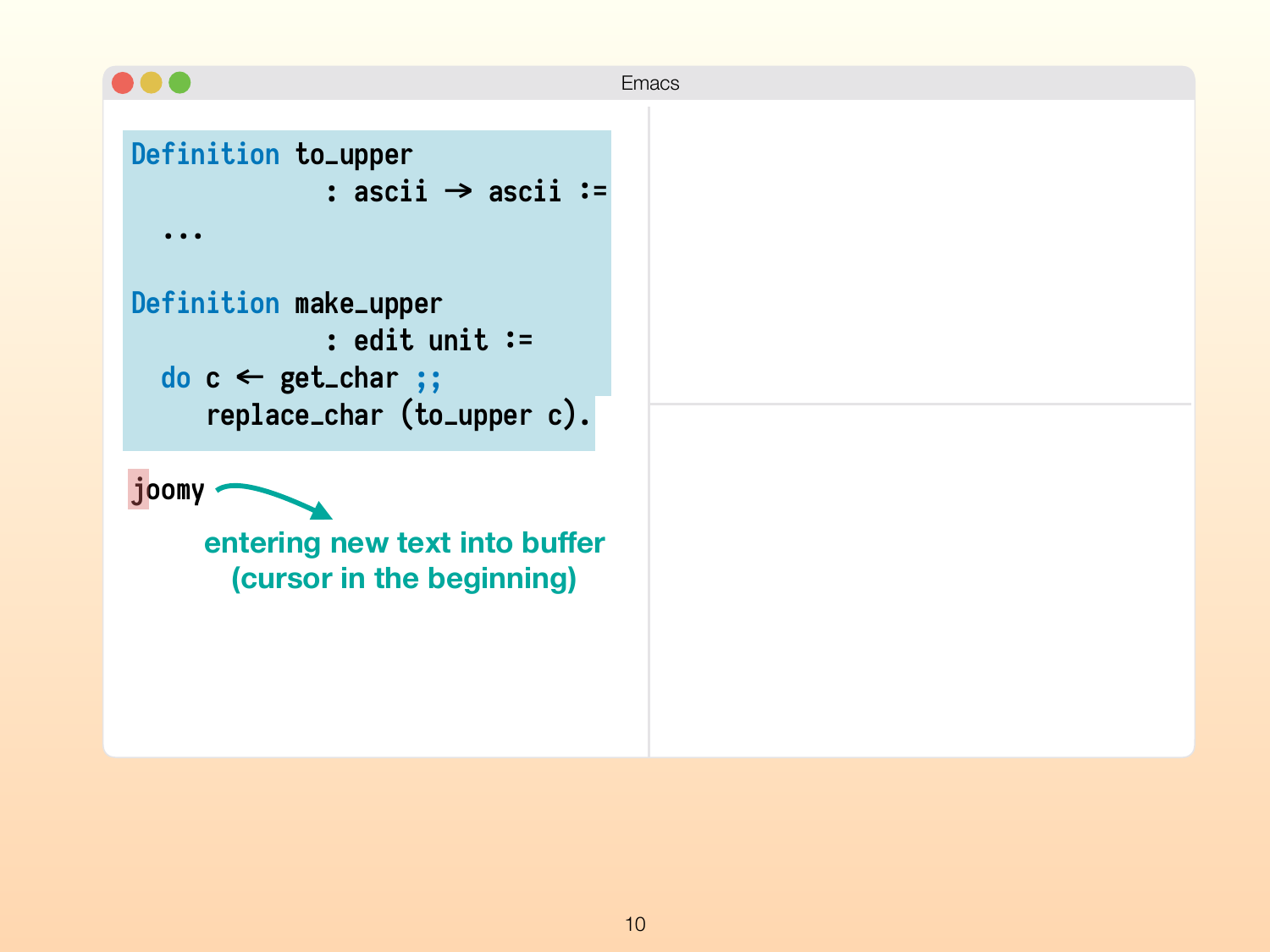

**We run some Emacs command**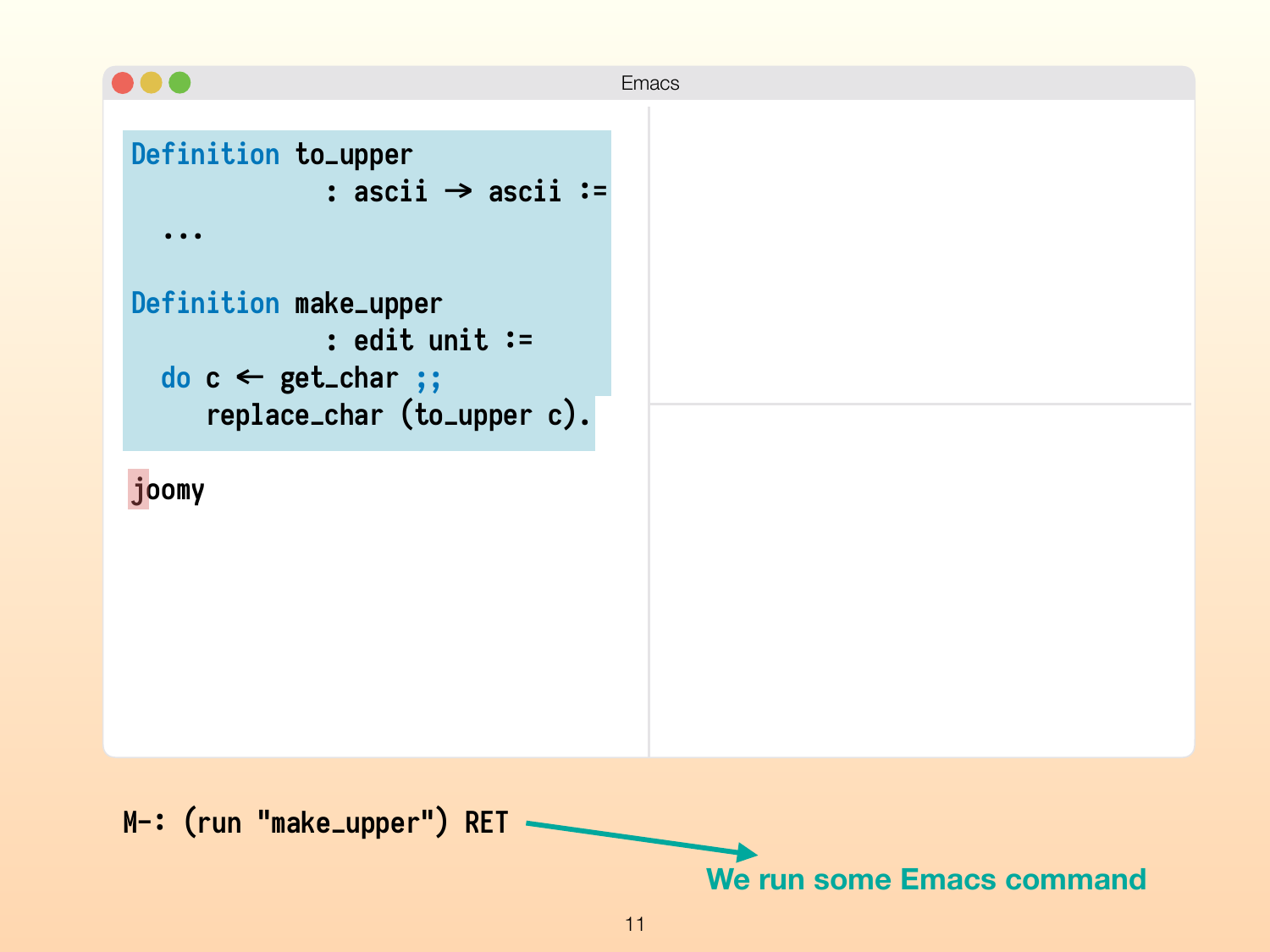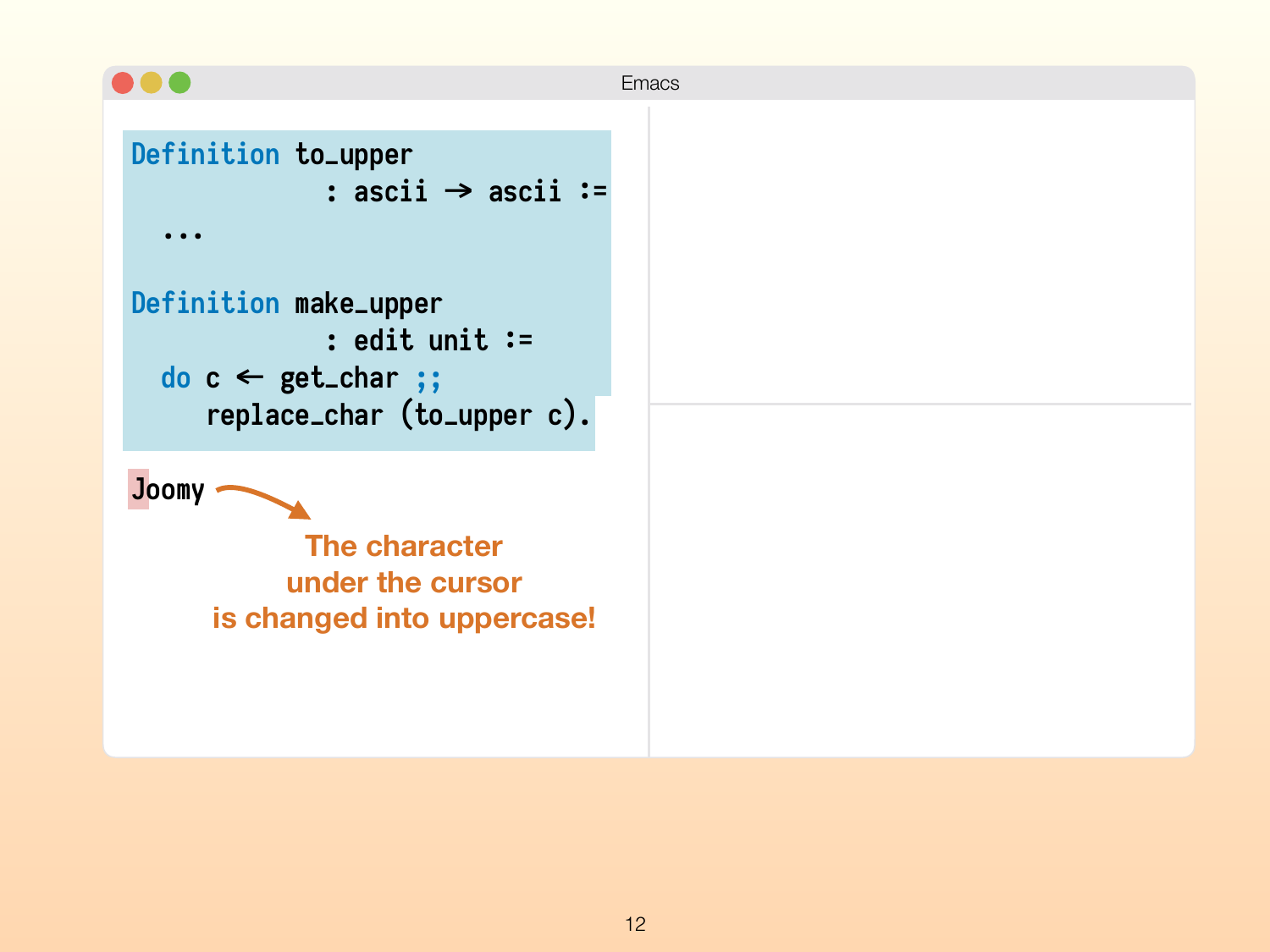## What did we do here?

- We defined an editor macro in Coq.
- This macro depends on the computation of nontrivial Coq functions.
- We ran this editor macro in Emacs Lisp.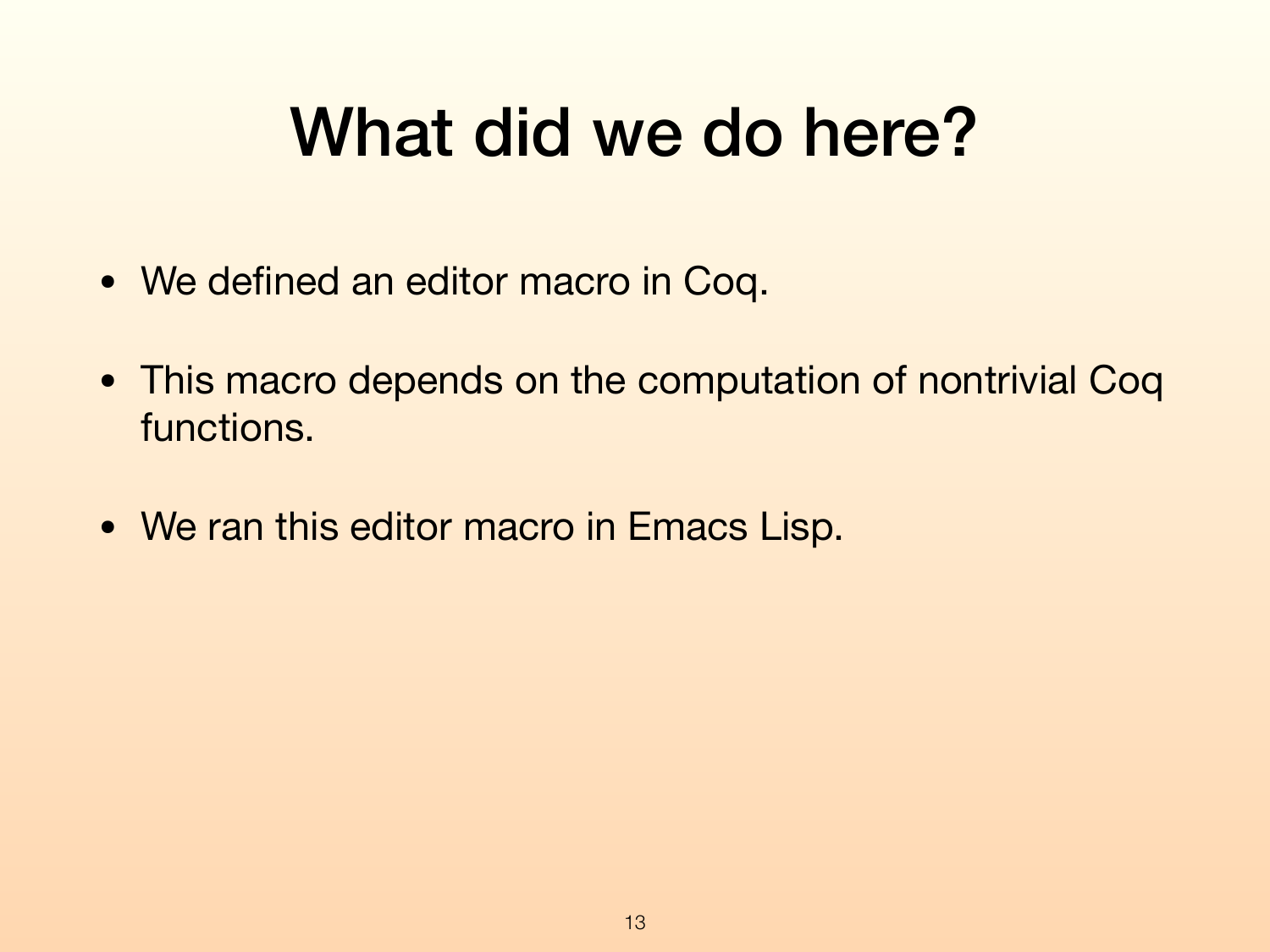## How did we do that?

- We defined an embedded domain-specific language (eDSL) in Coq, that helps users define editor macros.
- We wrote an interpreter for this Coq eDSL in Emacs Lisp.
- This interpreter **executes the atomic actions in Emacs.**
- Whenever the interpreter sees an uncomputed expression, it sends the expression back to Coq for call-by-need evaluation!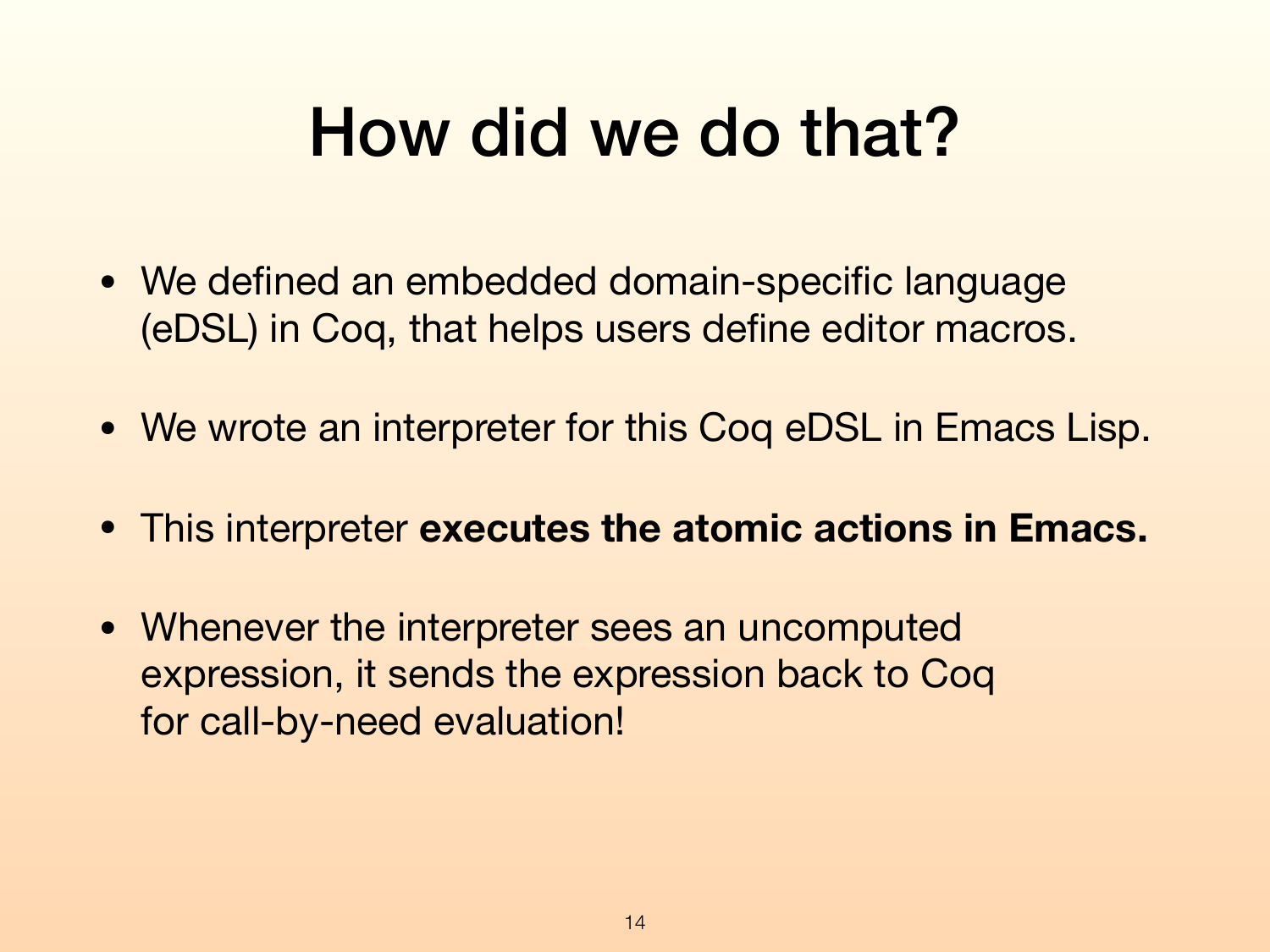

#### Let's illustrate that. Remember the macro we ran?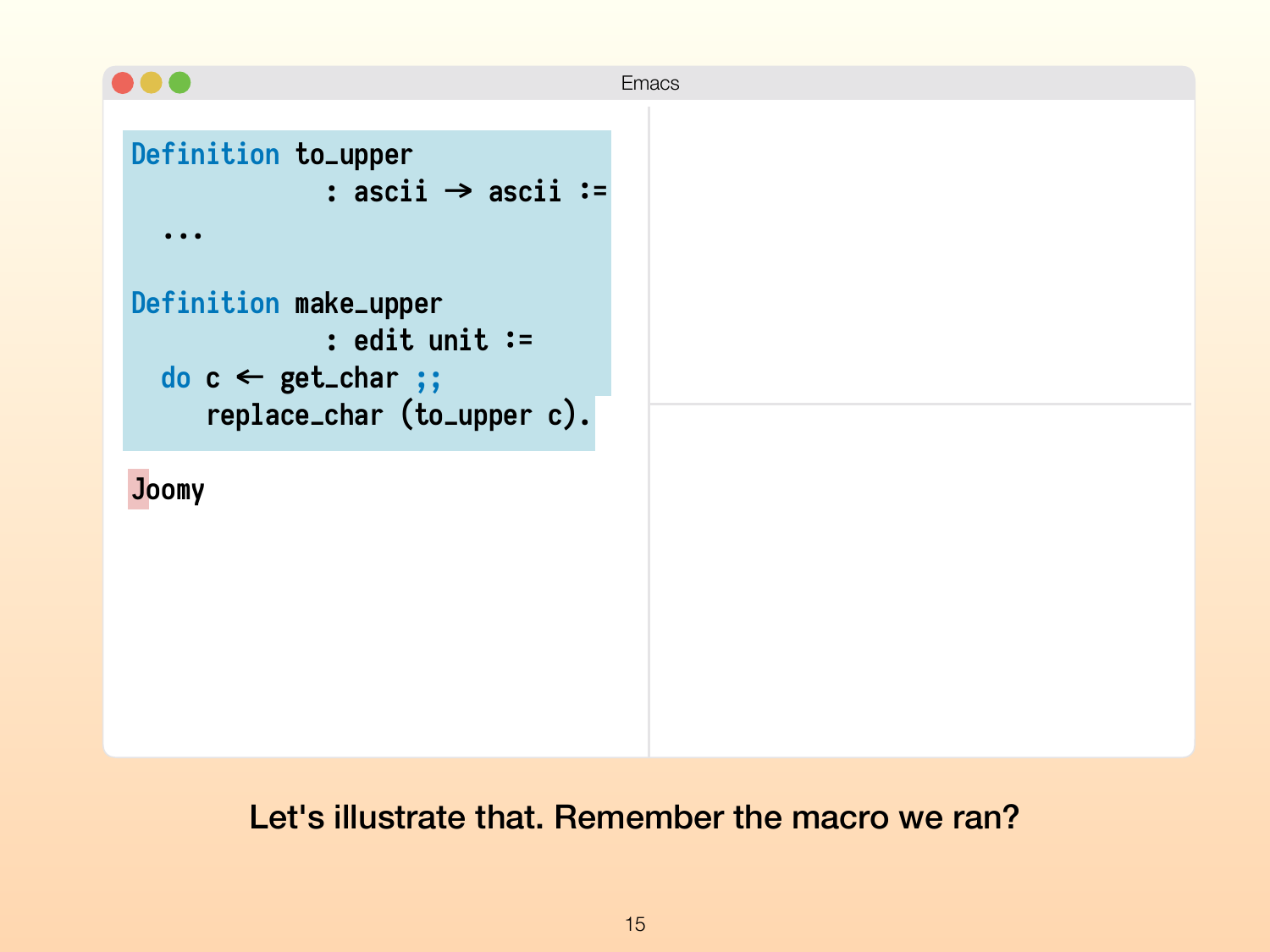## Tracing our steps

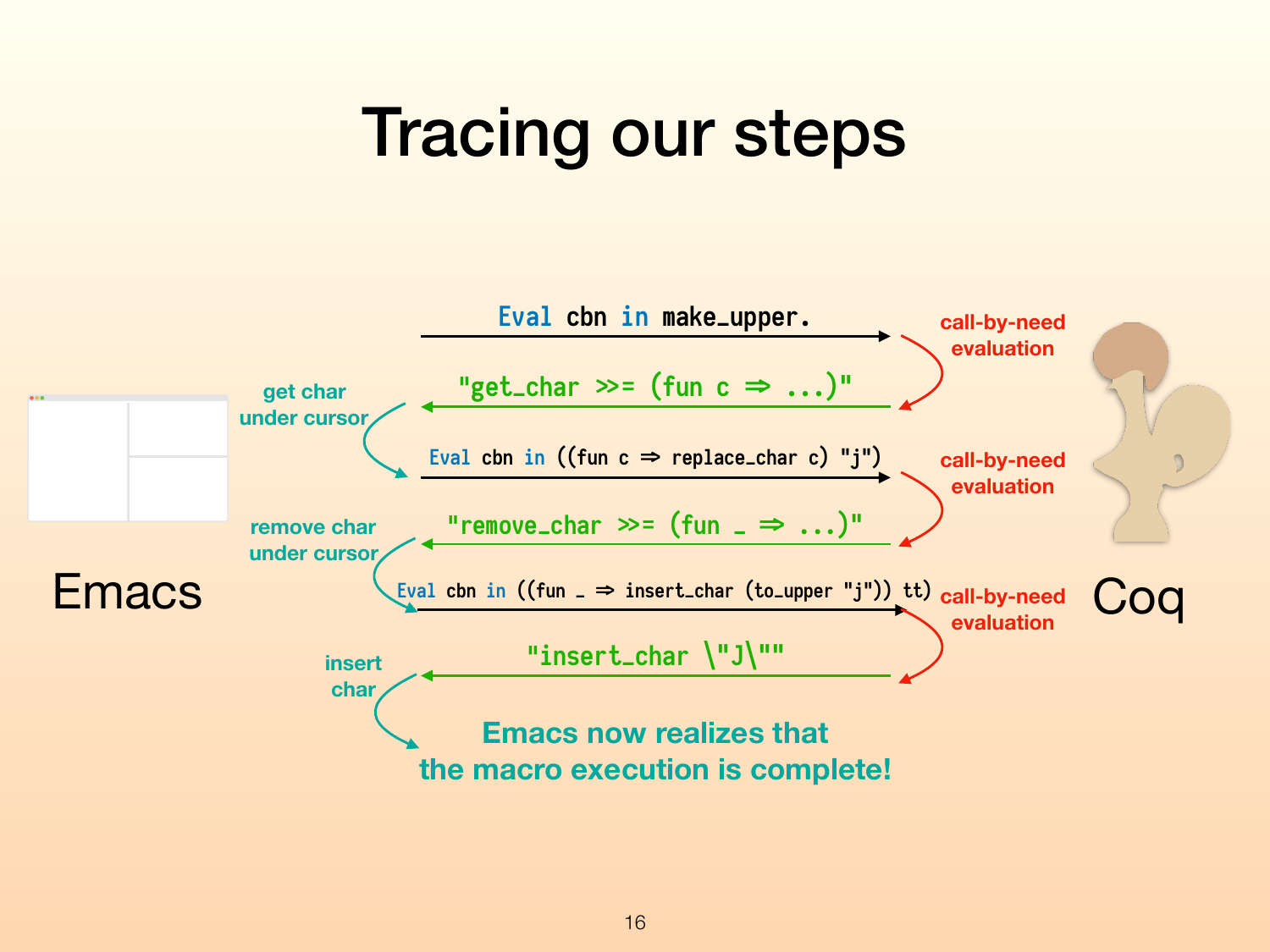#### The definition of our eDSL

```
Inductive edit : Type => Type *= 
| ret : forall {a}, a \rightarrow edit a
| bind : forall {a b}, edit a \rightarrow (a \rightarrow edit b) \rightarrow edit b| message : string → edit unit
 | message_box : string => edit unit 
| input : edit string 
| insert_char : ascii => edit unit 
| remove_char : edit unit 
| get_char : edit ascii 
| move_left : edit unit 
| move_right : edit unit. 
                                                                    connection with
                                                                     free monads? 
                                                                     (find me after the talk 
                                                                      if you know more!)
                                             Constructors except bind
                                                  are called atomic.
```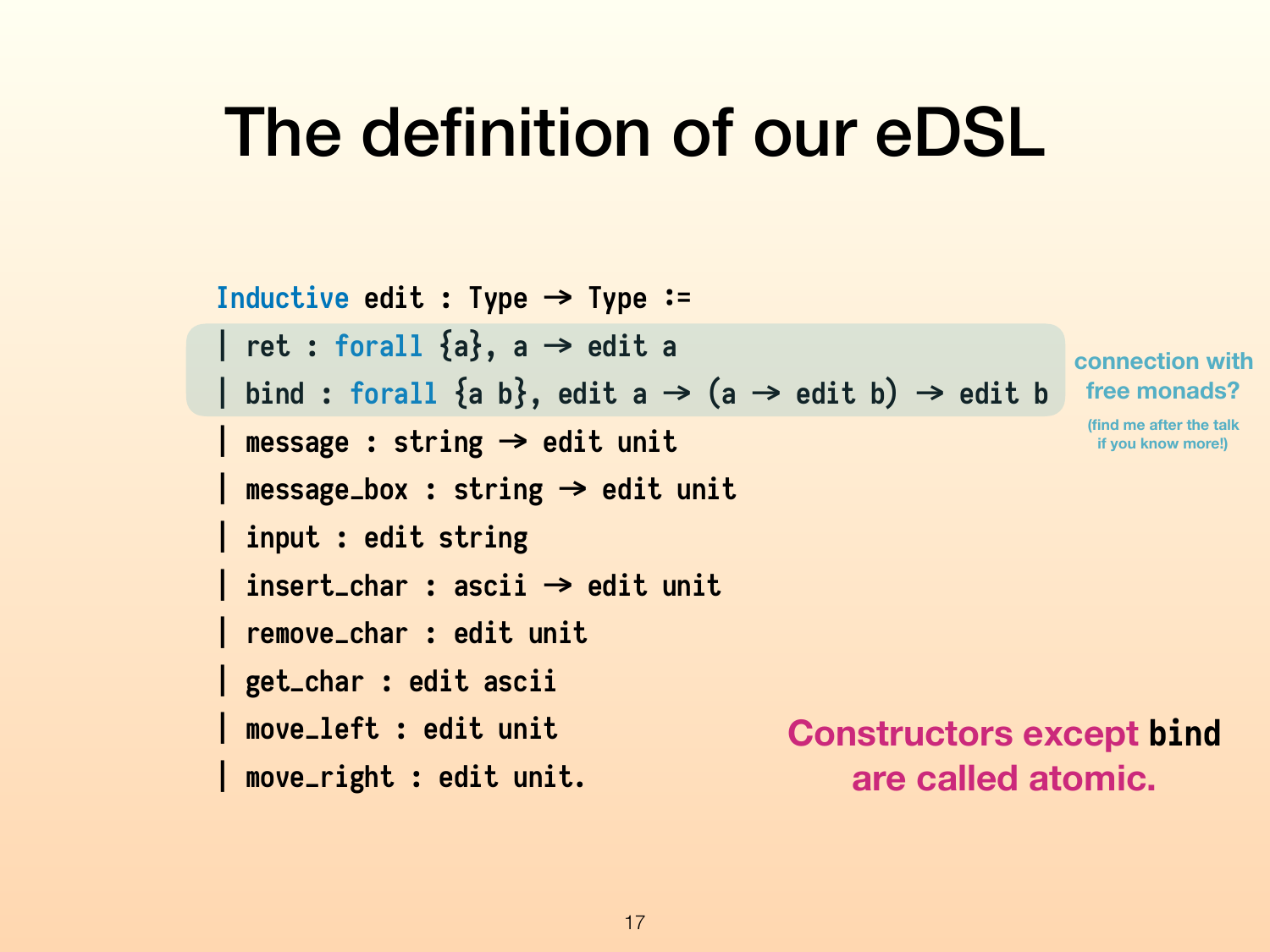## The definition of our interpreter

```
(defun run-action (a) 
  (pcase a 
    (`(ret ,x) x) 
    (`(message ,s) (message s) "tt") 
    (`(message_box ,s) (message-box s) "tt") 
    (`(insert_char ,c) (insert c) "tt") 
    ('get_char (prin1-to-string (string (following-char)))) 
    ('remove_char (delete-char 1) "tt") 
     ('move_right (right-char) "tt") 
     ('move_left (left-char) "tt") 
     ('move_up (previous-line) "tt") 
     ('move_down (next-line) "tt") 
     ('move_beginning (move-beginning-of-line) "tt") 
    ('move_end (move-end) "tt") 
    (l (message "Unrecognized action") nil)))
```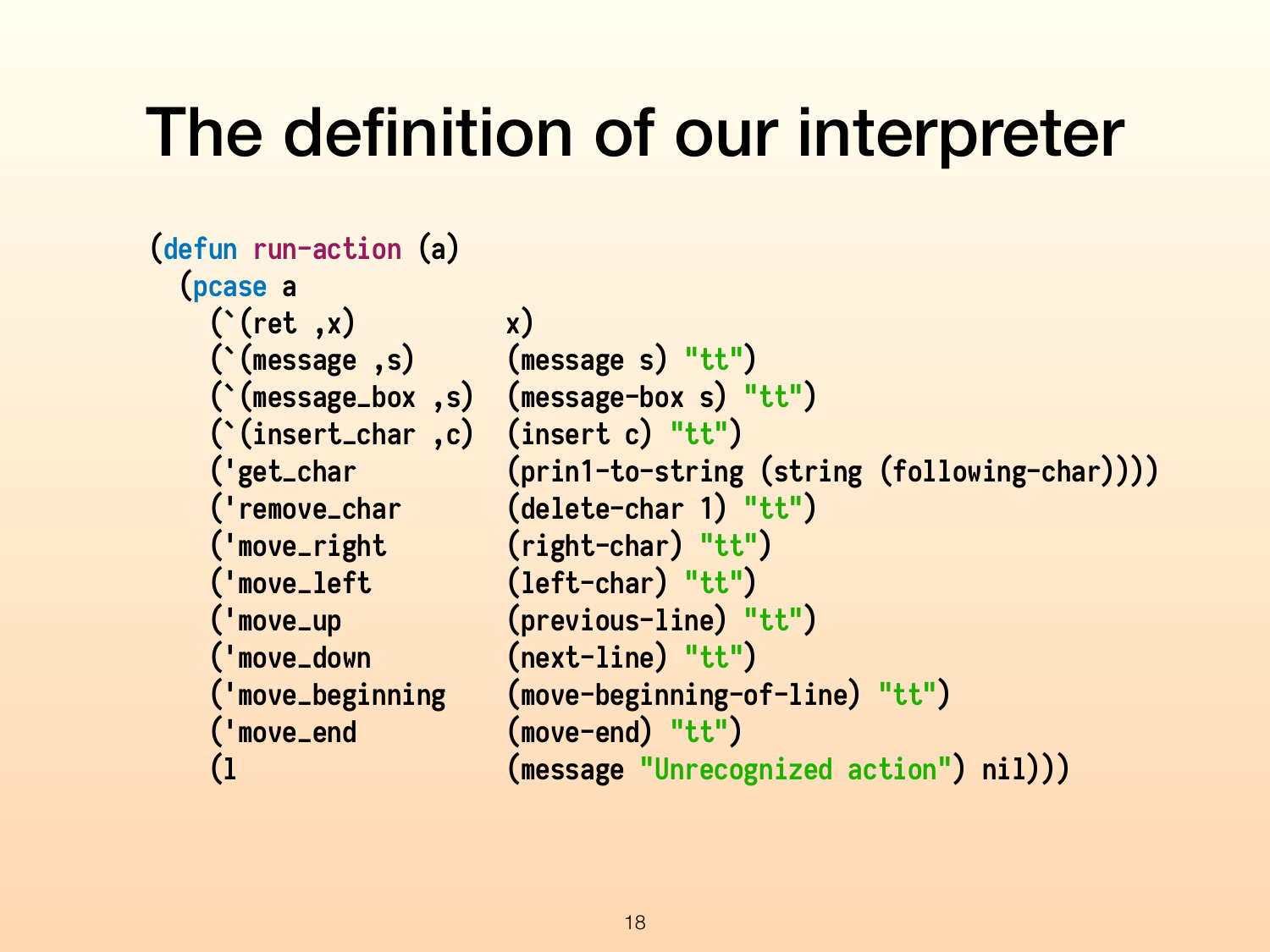## The definition of our interpreter

```
(defun parse-response (s) 
   (let* ((untail ...)) 
     (pcase (read-from-string untail) 
      ( ( = , , \mathbb{m}) (pcase ...) 
             (`(bind . ,n) 
               (pcase (read-from-string (substring untail (+ m n 1))) 
                 (`(,act . ,p) 
                   (run (concat (substring untail (+ m n p 1)) " " (run-action act)))))) 
              (`(,act . ,m) (run-action act)) 
              (l (message "Error: Expecting either a bind or an action."))))) 
       (l (message "Error: Expecting = in the beginning of the output."))))) 
(defun run (s) 
   (let* ((res (proof-shell-invisible-cmd-get-result 
                  (concat "Eval cbn in (right_assoc (" s ")).")))) 
     (parse-response res))) 
                                           parsing with string operations 
                                                    elided here
                                                      from Proof General
```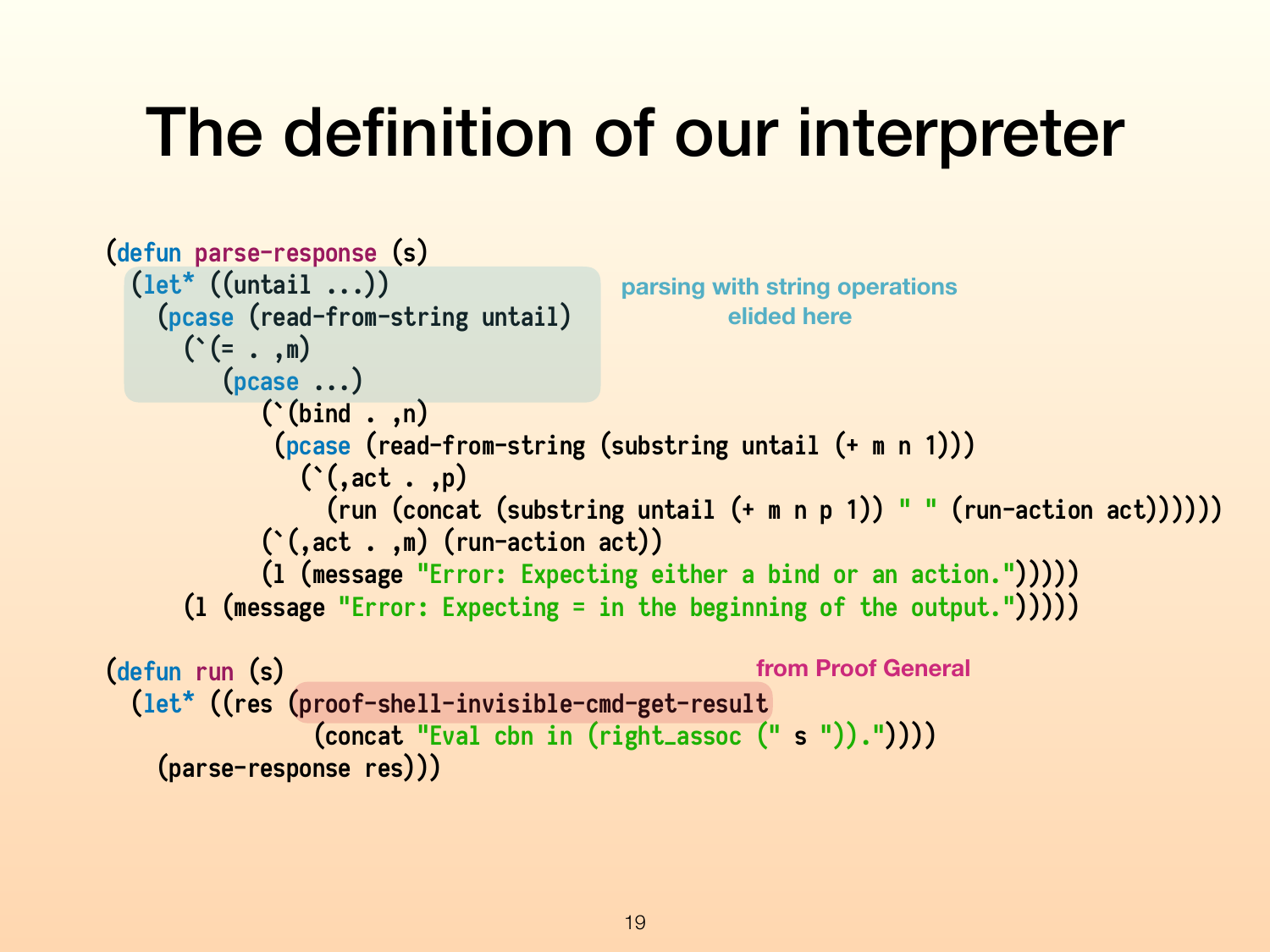## One little caveat

- We assume that the macro definition Emacs receives is either  $m \gg = f$ , where  $m$  is an atomic action, or full the macro definition an atomic action itself.
- Not all macros written with our eDSL would fit this format!
- However, we can restructure a macro definition to fit this format! Since **edit** is a monad, this is just right association of monadic bind!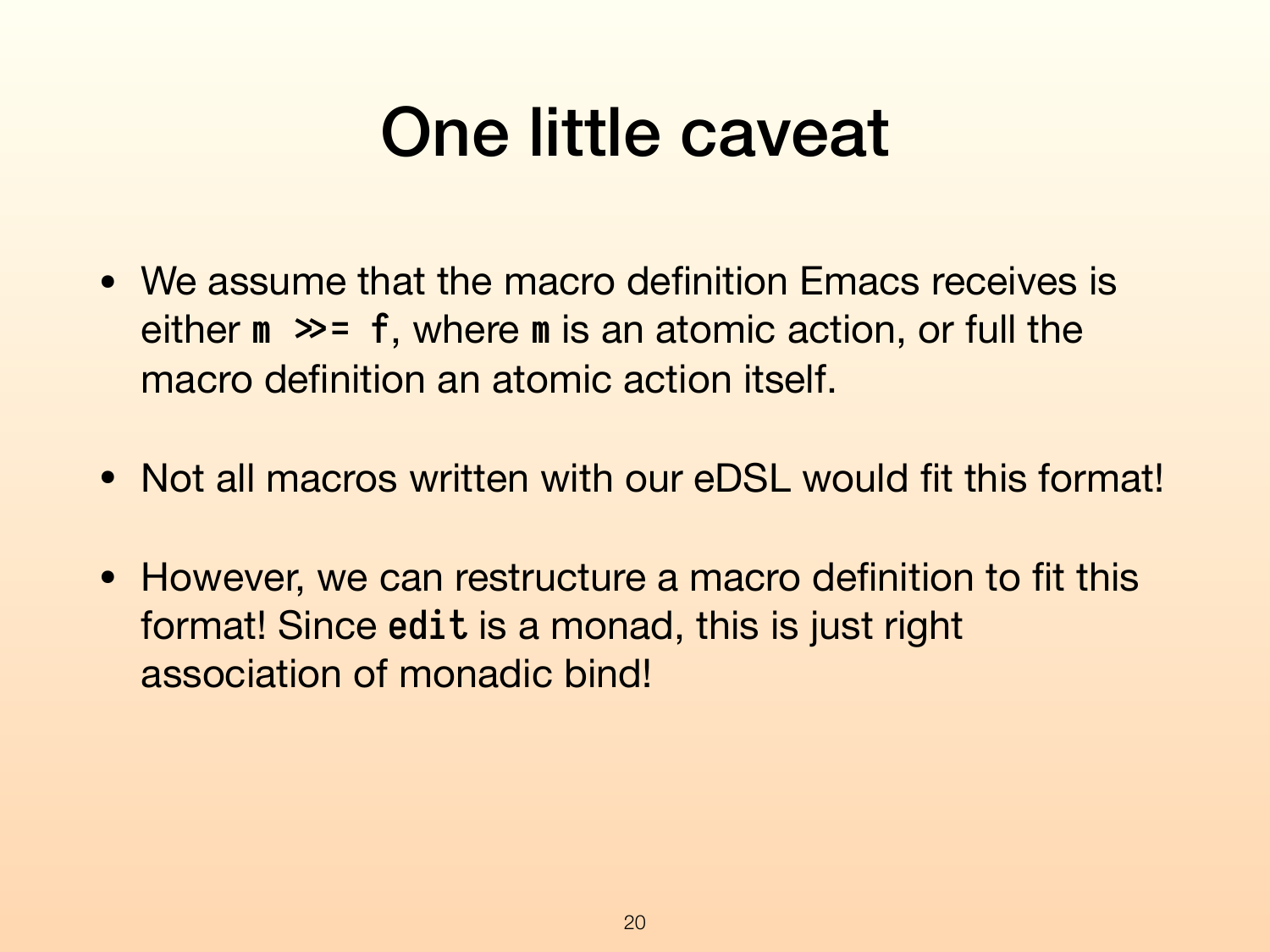### Right association of bind

 $(get_{char} \gg = insert_{char}) \gg = (fun_{=} \Rightarrow move\_right)$ 



**repeat this transformation until the left hand side is atomic**

> **We have a fuel based Coq function to do that!**

 $get_{char} \gg = (fun c \Rightarrow (insert_{char} c) \gg = (fun_{new} \Rightarrow move_{right}))$